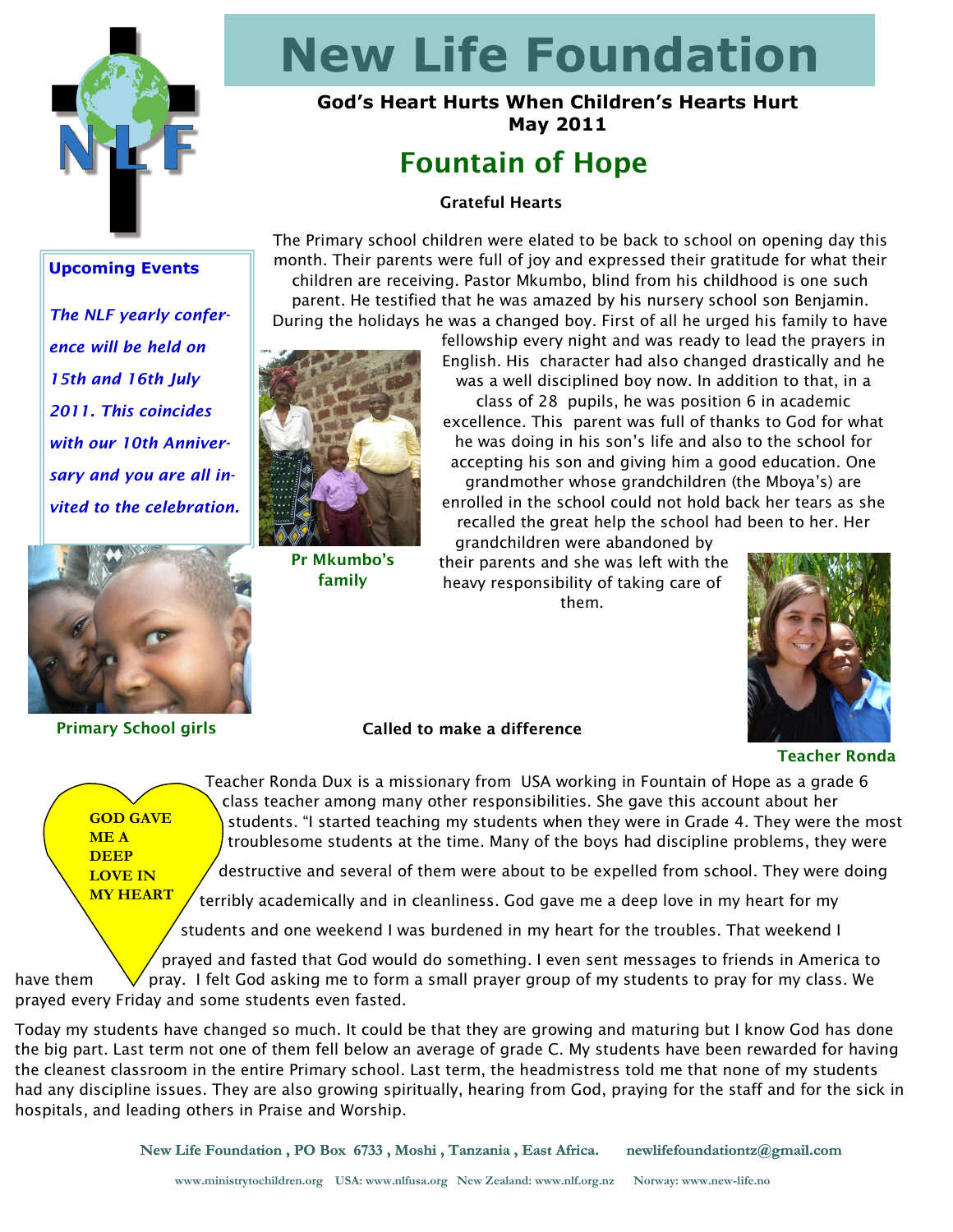#### **NEW LIFE FOUNDATION PAGE 2**

#### **Fountain of Love**

There was a seminar for all the new employees who joined the organization this year. They were empowered with good training and information about the organization and its core objectives. The fact that the organization is dealing with a large number of disadvantaged children was taught. The staff were taught various methods of showing care to the students. At the end of the seminar each staff member committed to befriend and help at least two students to have a better feeling of life, by sharing with them and encouraging them regularly. Newport Mesa church of Carlifornia, USA donated two guitars to the organisation . One was given to the girl s and the other to the boys. Several Britons and one American greatly blessed the staff when they ministered in prophecy to them. The children also had a chance to pray over them.

#### **Party**

It was a time of refreshing for all the staff as they had a wonderful get together at a nice hotel in town.

The staff were all smiles and looked really good and happy as they welcomed the Shoos back from America.

Each member of staff received a "Thank You" card from the management and a token of appreciation.

There was lots of food and fun and all the staff felt rejuvenated.



**Pr Shoo demonstrates a point at the seminar**



**Secondary sch girls dancing and praising**



**Missionaries visit Pr Mkumbo's home. Dallas on the extreme left.**



**Guitar donation**



**Play time**

**THEY TAUGHT ME PATIENCE, LOTS AND LOTS OF PATIENCE**

#### **Missionaries**

Dallas Rhinehard from Carlifornia USA came to New Life Foundation on December 31st as a missionary intern.This month he finished his internship and bid farewell, going back to Carlifonia. Here is what he had to say,

"My favourite part of coming to New Life was my ministry with the children, especially the nursery school students. I think they taught me more than I could ever teach them. They taught me how to truly love people, but most of all they taught me patience, lots and lots of patience. It was amazing to watch them grow and learn. One of my favourite students to watch was Prosper.

When I first started to go to nursery school, he would cry all the time mostly without a reason. Now he smiles and laughs, its really amazing to see. Of course I had many other great experiences I couldn"t possibly list them all out one by one.

will be sad to go and have to say goodbye to all of the wonderful kids but I know I will be back soon."